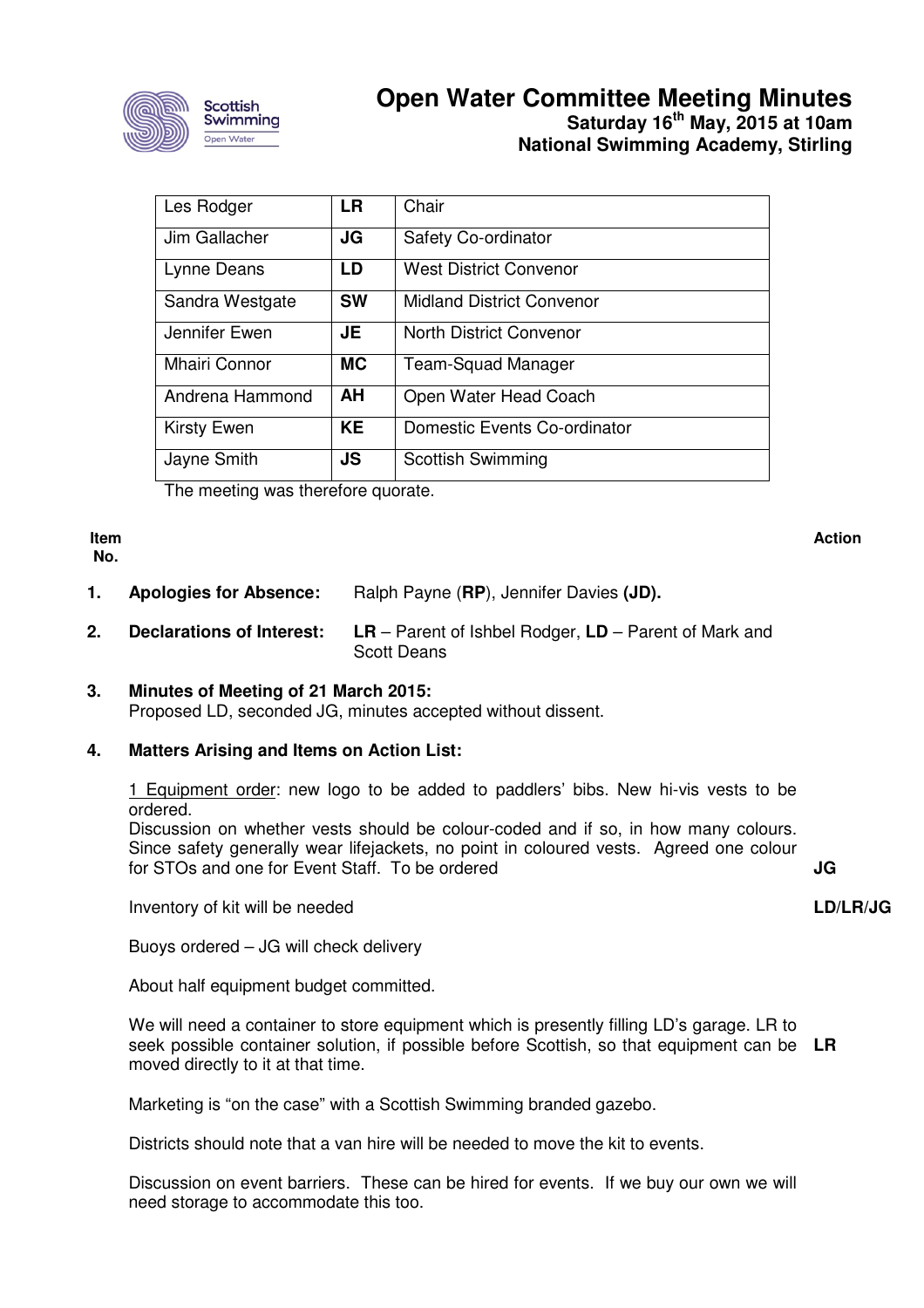#### 2 Meeting to discuss Team plans will be held 19/6/15, probably at Stirling

3 Education is progressing the OW Coach qualification with ASA. This would not be a CPD module. AH has a Tutor's meeting on 19 June and will see what arises at that time. JS to send details of the course to AH and MC. **JS** 

5 Held over: there may not be anything which is a perfect fit.

8 West District venue: good change that Loch Ken in Galloway will be a suitable location. Need a site visit. **LD** 

13 Branded caps. Initial research suggests this is impracticable but AH suggested contacting Eddie Wright. **LR** 

17 Flyer for Venachar Mile prepared but need Eventbrite details. Agreed to swap logos over and add "age at year end".

21 STO training – LR to produce a flyer to promote recruitment

**LR** 

23 Safety Officer training – first course already started. Flyer (see 21) to be amended to include this.

24 OW training at Broughty Ferry – information to be passed by SW to office.

Other points will be discussed as they arise.

#### . **5. Correspondence:**

LR gave brief report on meeting with Nova and Discipline Chairs Meeting and brief explanation of Scottish Swimming Development Plan, under which our own plan will sit.

We should expect an email soon with details of kit and process for ordering. Unchanged from last year. The Speedo sponsorship will end in 2016. Shirts will be white or blue, with the discipline logo on.

Nothing heard from Nova since the meeting we had.

Strathmore can supply water for Scottish events. We should find out if this can be **LR**  provided for the Scottish OW.

The European event in 2018 will likely be held in Loch Lomond but negotiations are still under way. LR stated that we should supply STOs for the event.

AH expressed surprise that British Swimming is not supplying GB kit and has raised the matter with Ally.

#### **6. Budget/Accounts:**

Expenditure is still very low, as usual in May. Brief discussion over cost codes, etc but no issues.

#### **7. Safety Officer Training:**

First workshop has been held in Dundee by Doug Milne with five attendees. (3 YeAABA, 2 Aquanauts).

We have another three or more interested in Midland District. Other districts to raise **LD/JE/JD** interest in this in their districts.

#### **MC/AH/LR**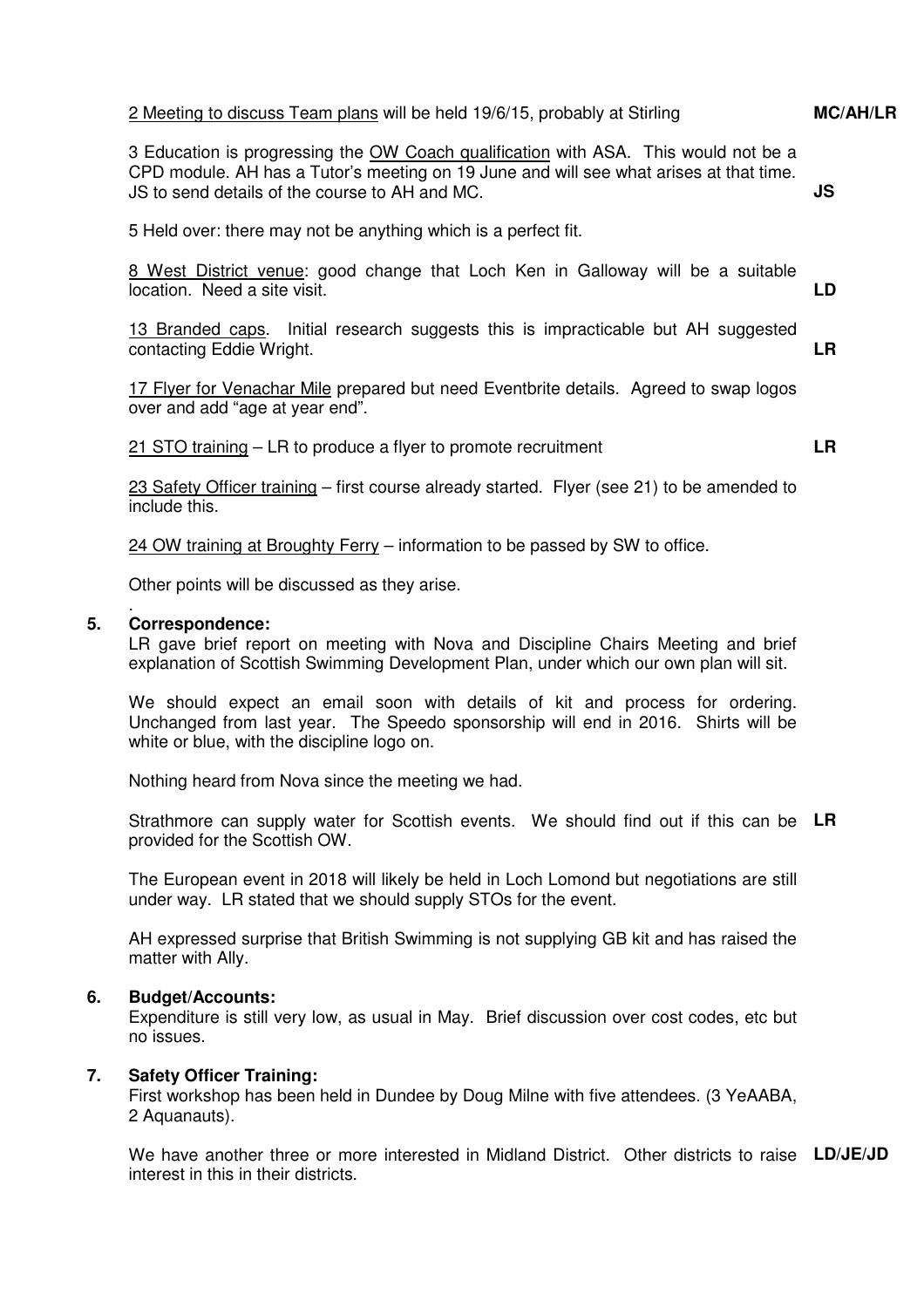## **8. Safety:**

East District: Very close and needs a site visit, particularly since we have not seen the **LR/JG/JD**  venue for three years. LR and JG to agree date with JD. [Subsequently agreed 23 May]

North District: Also need site visit to new venue at sailing club. Sunday 21<sup>st</sup> June was suggested. JE to confirm. We will need a boat to have a look at water depths. **JE** 

Scottish: It would be prudent to have a site visit shortly after closing.

Midland: arrangements proceeding.

West: still organising venue. Site visit to Loch Ken will be needed.

Canoeists: problems with canoeists last year pulling out at the last minute. JG has been reaching out to canoe clubs recently for the 2015 events. It was agreed we need good, experienced reliable paddlers for this, whom we know. JG asked for guidance on how much donation he is authorised to make to the relevant canoe clubs. Discussed and figure agreed.

#### **9. Level 1 Guidance:**

As agreed at the last meeting, LR had produced a discussion document. Unanimous agreement that we should proceed with this. However, we should produce and publish consultation to check that there are no complications and nothing we have not considered.

There followed a discussion in detail on the various aspects. LR to produce new **LR**  document based on the discussions and circulate, then send to Districts for feedback. **LR**  Feedback to be given by  $10<sup>th</sup>$  August. Positive and negative, please. LR willing to attend a meeting if this would help clarify.

#### **10. Domestic Events:**

5km Indoor: about 70 entries. LR to check times before we publish. Medals order from Scottish Swimming but not yet arrived. **LR** 

LD to give KE 5k male trophy.

LR to email for 5k female trophy

Agreed to give these out this year to the fastest swimmers (no final)

Entry possibly down due to absence of a final.

Medals to be distributed.

Venachar Mile: There was a discussion over the possibility of ring-fencing places for development swimmers. We will keep an eye on this and may introduce but more likely to be practicable next year.

Closing date to be 31 July.

KE will send details out with acceptances for Scottish Champs.

KE will add an information pack to swimmers with prelim information on West Districts and on events in 2016.

JS advises that we don't need temporary memberships. Agreed to leave admission prices as is (£20 and £30).

We should obtain a license.

**KE** 

**LD/JG/LR** 

JS gave demo of Eventbrite and KE satisfied that there is sufficient control to adopt this method of entry.

Scottish Champs: KE has provisionally booked some rooms and will now confirm and **KE** ask Stirling to pay for them. We will need non-championship medals. We should do the Saturday night meal again and include the canoeists. This was very good for morale last year.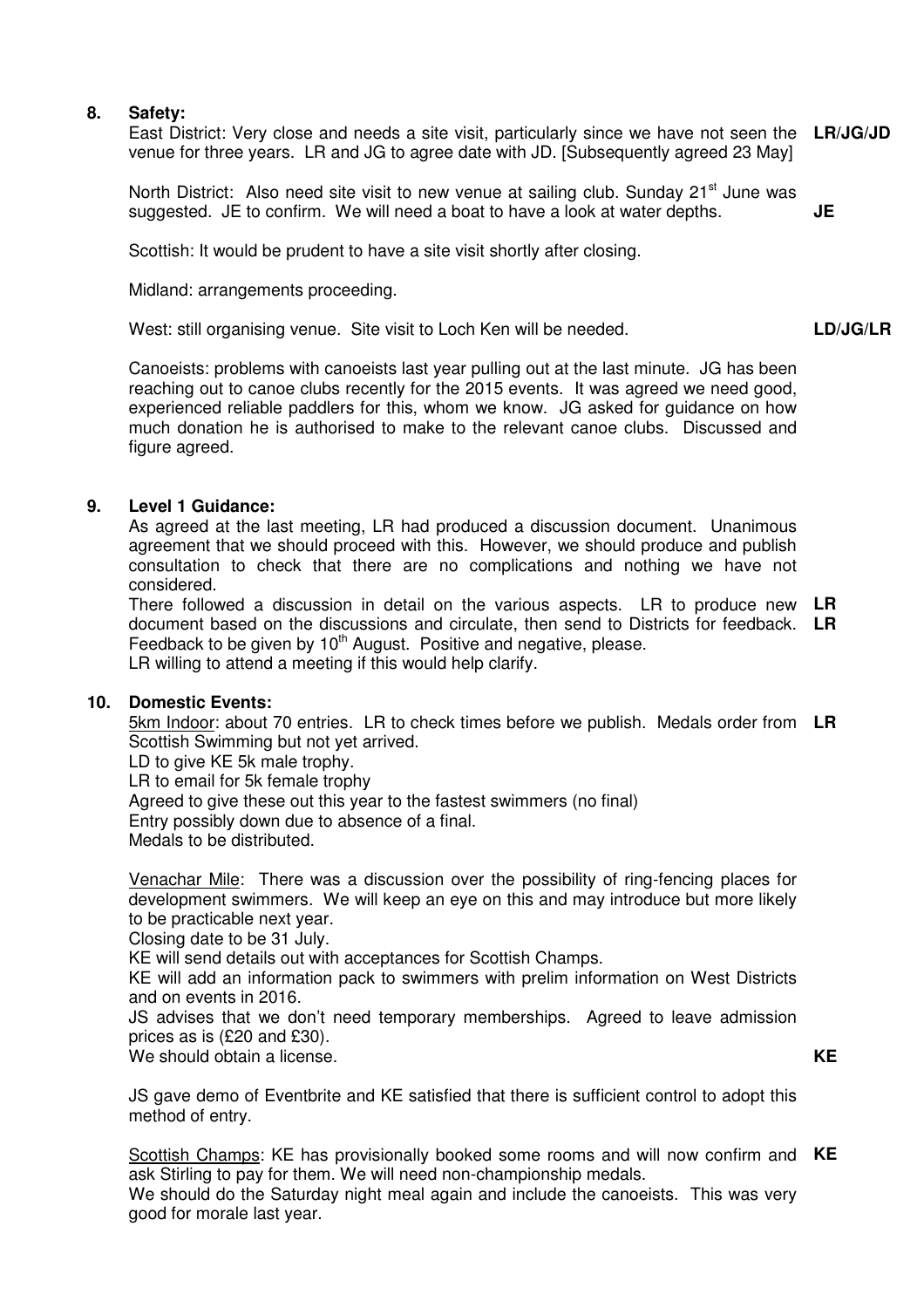KE to ask Venachar if any buoys have been moved. **KE**

## **11. District Events 2015:**

Mostly discussed already. Catering at Loch Morlich for STOs, events and canoeists, etc: Coffee and sandwiches should be fine.

## **12. Open Water Coach and 13. National Squad/Team:**

Selection policy amended to include selection for GB Squads, Camps and Events. Also add that attendance at these when they clash with Scottish GP events will not be held against Team members. LR to amend document and send to Stirling to go on **LR**  website.

Discussion meeting to be held after the East District  $(19<sup>th</sup>$  June, see 4.2 above, sometime in the morning). LR to ask if any rooms available. **LR** 

German Champs 2-5 July LEN 1 August (Spain) LEN 22 August (NL) LEN 29 August (Denmark) Cyprus International 3 October – LEN Cup Final?

Total budget for Team/Squad events is £6500.00.

2/3/4 swimmers for these events but we aim to take more to Cyprus if possible.

Settle ASA squad after the East District OW.

#### **14. Technical Officials:**

Discuss training with RP at the East Districts.

**15. District Reports:** Nothing to add to written reports.

#### **16. Communication:**

Mailing list has been updated.

**17. AOCB:**

None.

**Next Committee Meeting:** Sunday of Scottish Championships to make recommendations for Open Water Awards.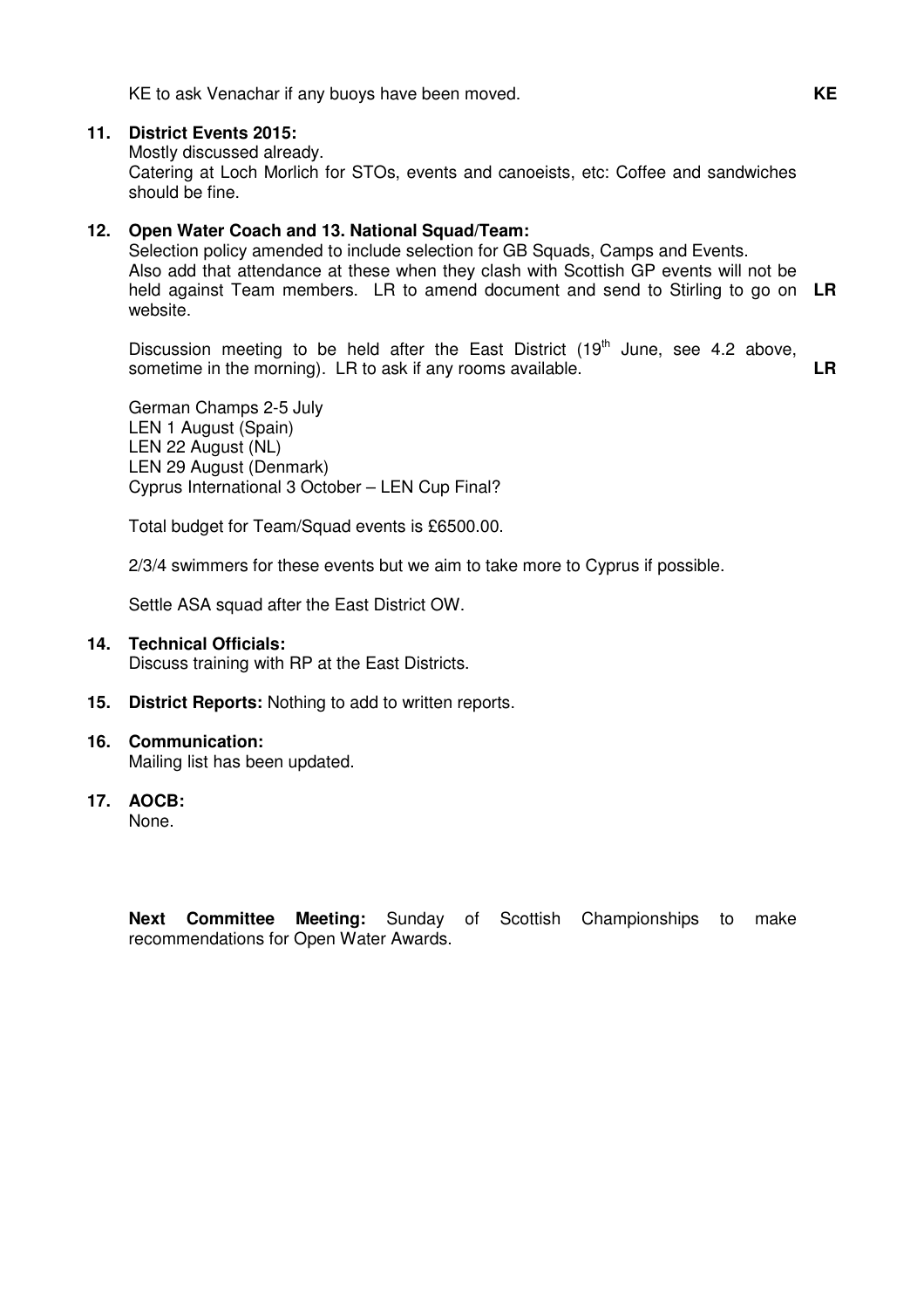#### Open Water Report

## YeAABA

All licences and risk assessments for all swims are completed and submitted to open water committee for approval. The Discovery Mile swim has had to be changed for this year as we cannot have access to the slip way at Discovery Point due to the current build for the V & A Museum.

## Open Water Training

The open water training season will started on Sunday 19th April 2015 at 2.00pm. For more information about YeAABA and harbour training and swims can be found at the website www.yeaaba.org .

## Midland District Championships

Half Loch Earn championship Saturday  $4<sup>th</sup>$  July 2015 has been approved by the open water committee. Entry forms are available on the Midland District and SASA website. No entries at present.

Midland Senior and Junior Stannergate Saturday  $1<sup>st</sup>$  August 2015 – There are problems with this swim as we cannot exit slip way at Discovery Point. I have found another exit point and booked a venue for changing and showers. The course is now 3 miles 395yds instead of four miles. I am still waiting for charges from YeAABA for boat hire and equipment.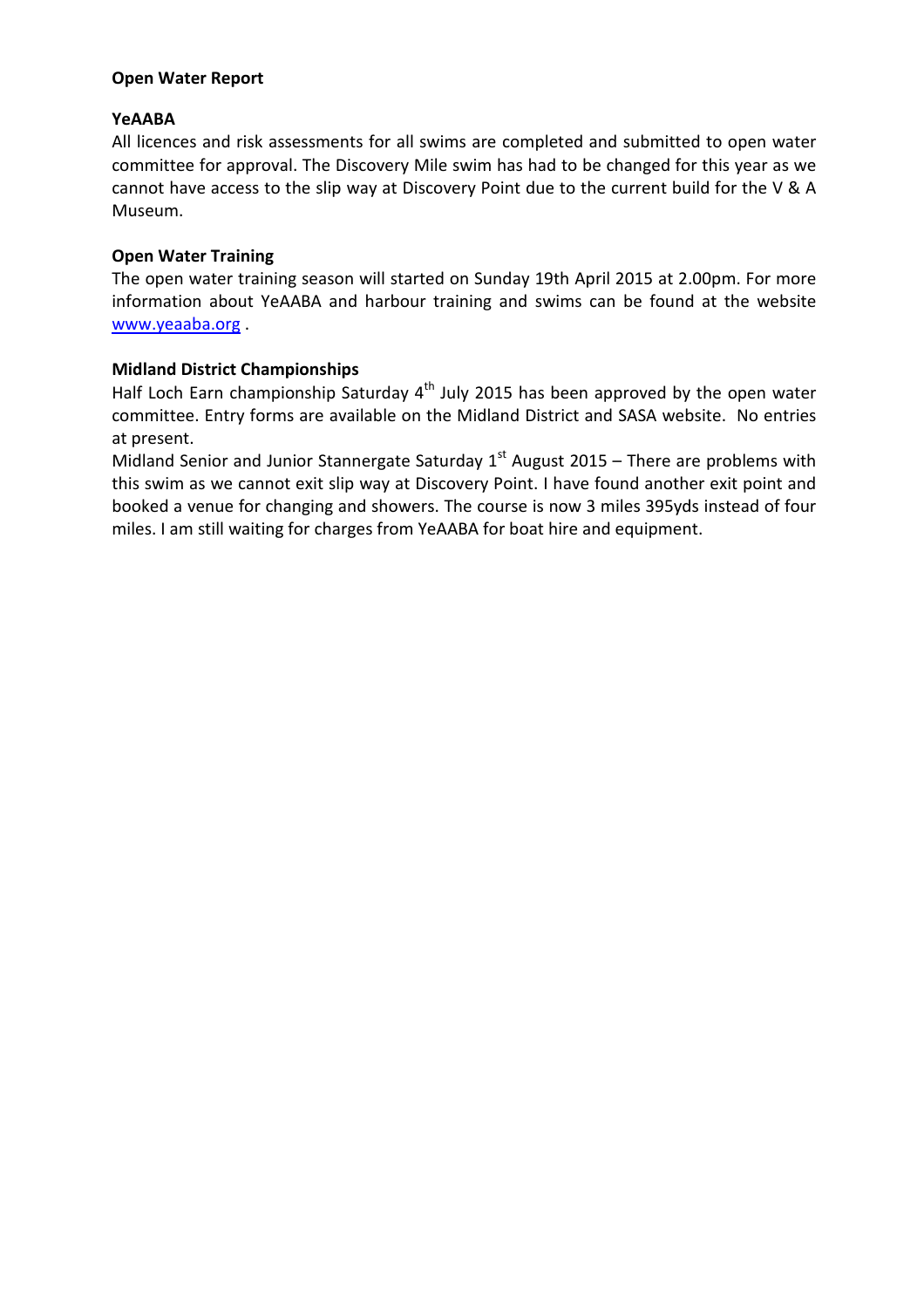# **NORTH DISTRICT OPEN WATER REPORT**

# **16.05.15**

North District Championships

The OW licence for this meet has been requested, and entry forms are available for download in the Open Water section of the Scottish Swimming web page. Temporary Scottish Swimming memberships will be available for this event. Swimmers not affiliated to Scottish swimming will be able to apply for a temporary SASA membership, at a cost of £10 (made payable to SASA), and be covered for this event.

Wet suits can be worn for the event but no award will be given it will be time only.

As to date I have not had any officials contact me regarding Open Water officiating.

So far I have no confirmation regarding safety cover for the Open Water Championships this will be further discussed at the meeting.

Jennifer Ewen

North District Convenor